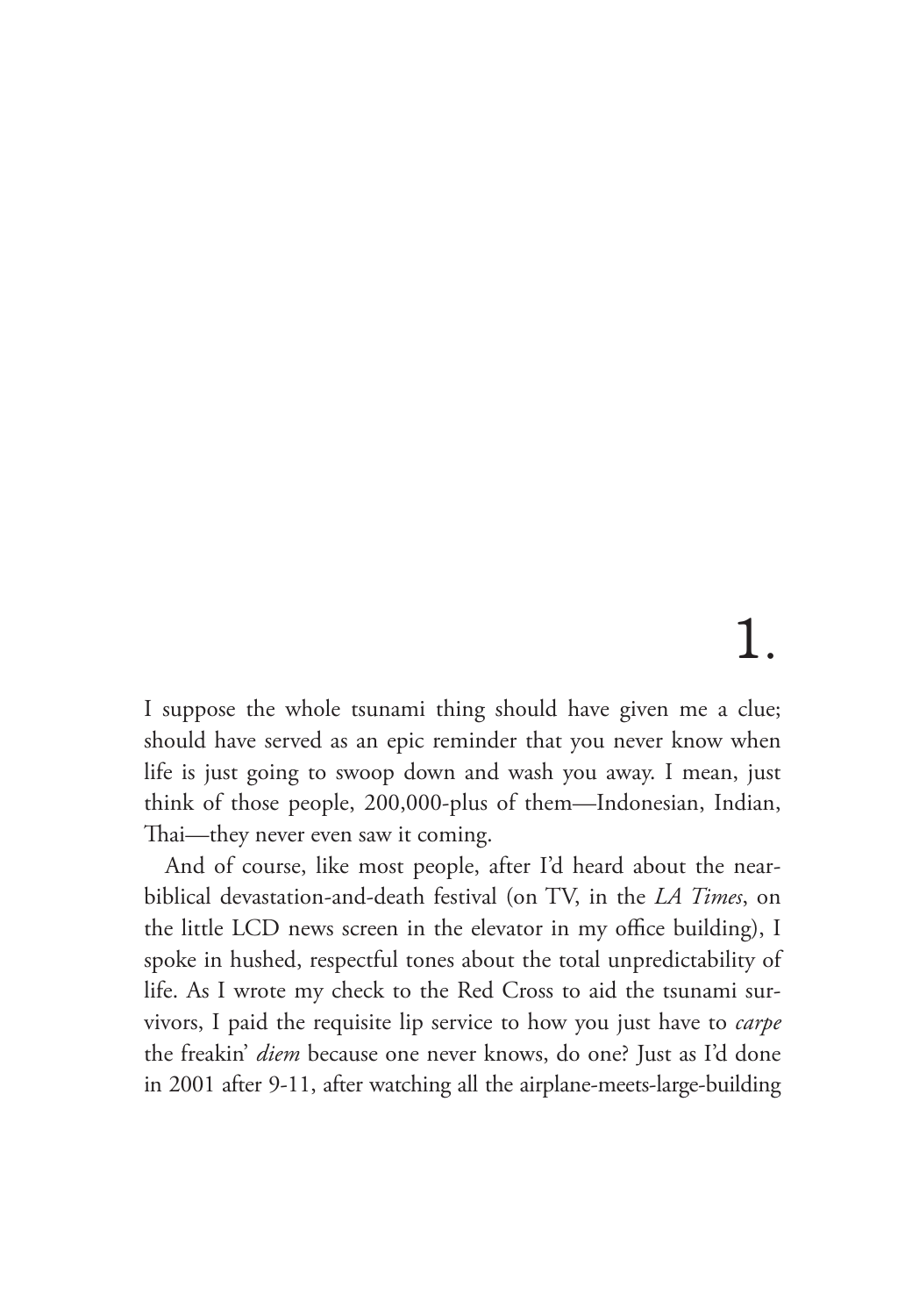replays I could stand without putting my head in the oven and calling long distance to make sure all my East Coast friends were still in one piece. But now it was early May, and the nine-point-oh earthquake/ killer tsunami combo had been served way back in December (the day after my forty-eighth birthday, which I realize is apropos of nothing), and now all the talk was about the John Paul II Dead Pope Tour, how Marcia Cross of *Desperate Housewives* wasn't really a lesbian after all, and whether or not Macaulay Culkin was really going to take the stand at the Michael Jackson trial; frankly, I'd pretty much slipped back into the land of Same-Old-Same-Old. So, no: I didn't see it coming. My own personal tsunami caught me with my knickers down.

The call came at 7:45 p.m. I know this for a fact because, quite by coincidence, I had just removed my watch—the basic black Movado my late husband Keith had given me for our tenth anniversary, a whole mess of years ago. Spring had sprung and the evening was a warm one in Los Angeles and vicinity—even in Santa Monica, where close proximity to the Pacific usually rendered air conditioning unnecessary—and my arm was sweaty and itchy under the watch. I'd glanced at the time as I set the Movado down on the table—7:45—golden darts forming a wide angle on the watch's shiny black face.

It had been a thoroughly pleasant Friday evening up till then. I was at Maggie and Daniel's house. Maggie and Daniel Sullivan: my best buds for—I don't know—fifteen or something years. Odd as it may seem for a middle-aged black homo to be best friends with a couple of white, married, breeder types; that particular little org chart points to Crockett Miller. I'd met Crockett back in the early 80s: a pocket-sized blond stud with a smile like a halogen lamplight and a booty that brought tears to my eyes (like a summer sunset or a Billie Holiday ballad); he was a former college gymnast, sometime actor,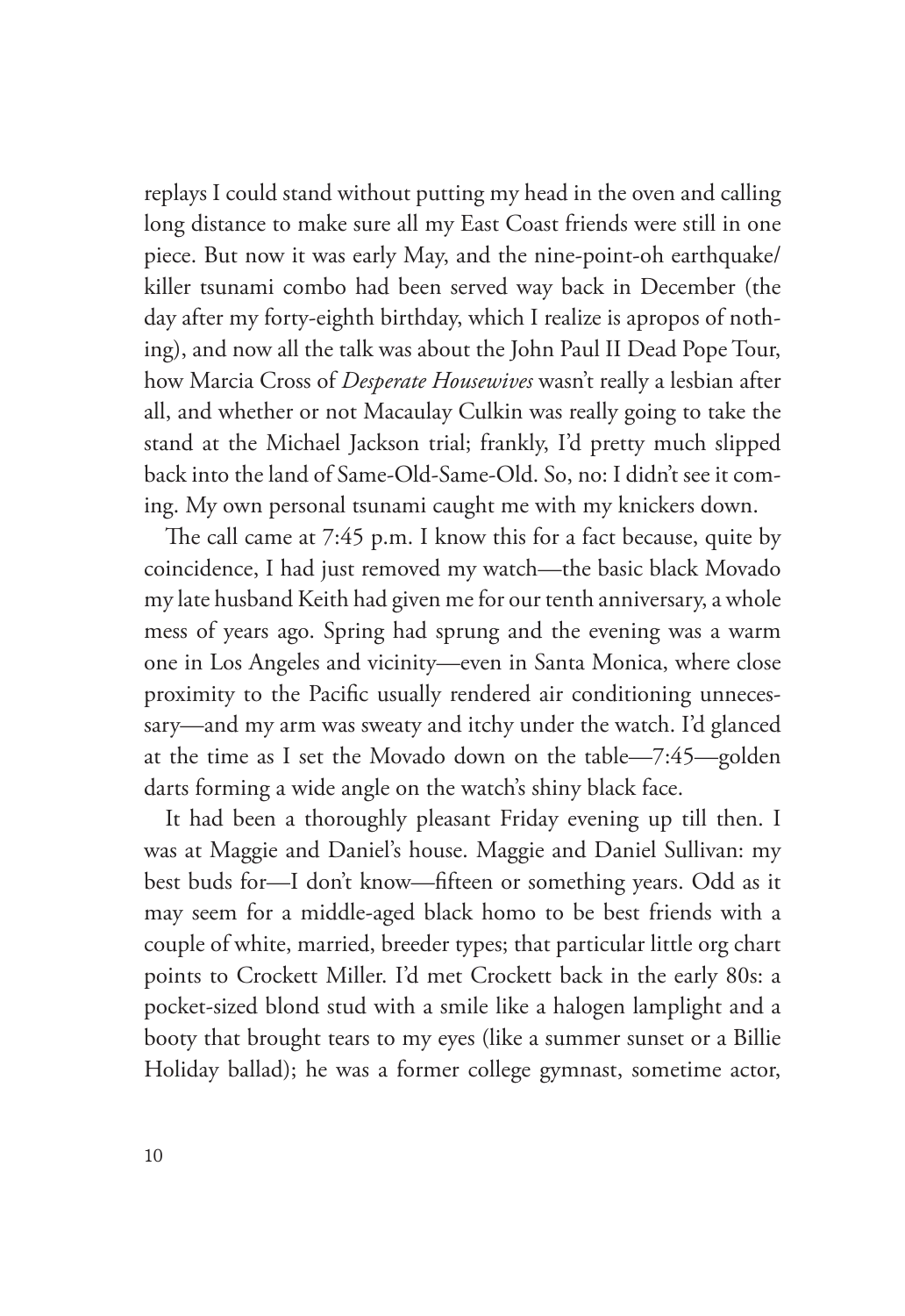pseudonymous author of ladies' romance novels, and off-and-on fuck buddy of mine for a couple of years or so in the late 70s-early 80s.

Crockett was the first person I ever knew to test HIV-positive, back in 1985. He died of AIDS in late '89. The young 'uns don't seem to believe it's true, but back in the day, most people didn't *live* with AIDS. Mostly they died. During Crockett's illness, I got to know (and eventually came to love) Maggie and Daniel. They were already Crockett's best friends by the time I met them; they were his family, really, after his mother decided she just wasn't up to it. Crockett and Daniel had been tight friends for years, had done theater together in their twenties, roomed together for awhile, I think; and when Daniel met, wooed, and finally wed Maggie Taylor, Crockett made three. Just between you and me, I always suspected Crockett and Daniel had been more than just buddies at some point; but I've got no proof, no blackmail photos—just a hunch.

As Crockett's condition nose-dived, first slowly, and then in an alarming fast-forward, we took care of him as best we could (Maggie and Daniel, and I): we drove him to and from doctor's appointments; and later, we took turns sitting in his hospital room through the nights, so if he woke up in the wee smalls and needed something, one or the other of us would be there. They really amazed me, Maggie and Daniel did. They'd only been married for three years or something at that point, and there they were, practically giving their whole lives over to their friend. Now, I've seen gay men do this for other gay men and I've seen some lesbians do the same for male friends or family members—but never the straight friends. From what I've seen, the straight friends generally brought an ostentatious bouquet of flowers and a big Mylar balloon on their first-and-only hospital visit, then dressed tastefully and wept audibly at the memorial service; but you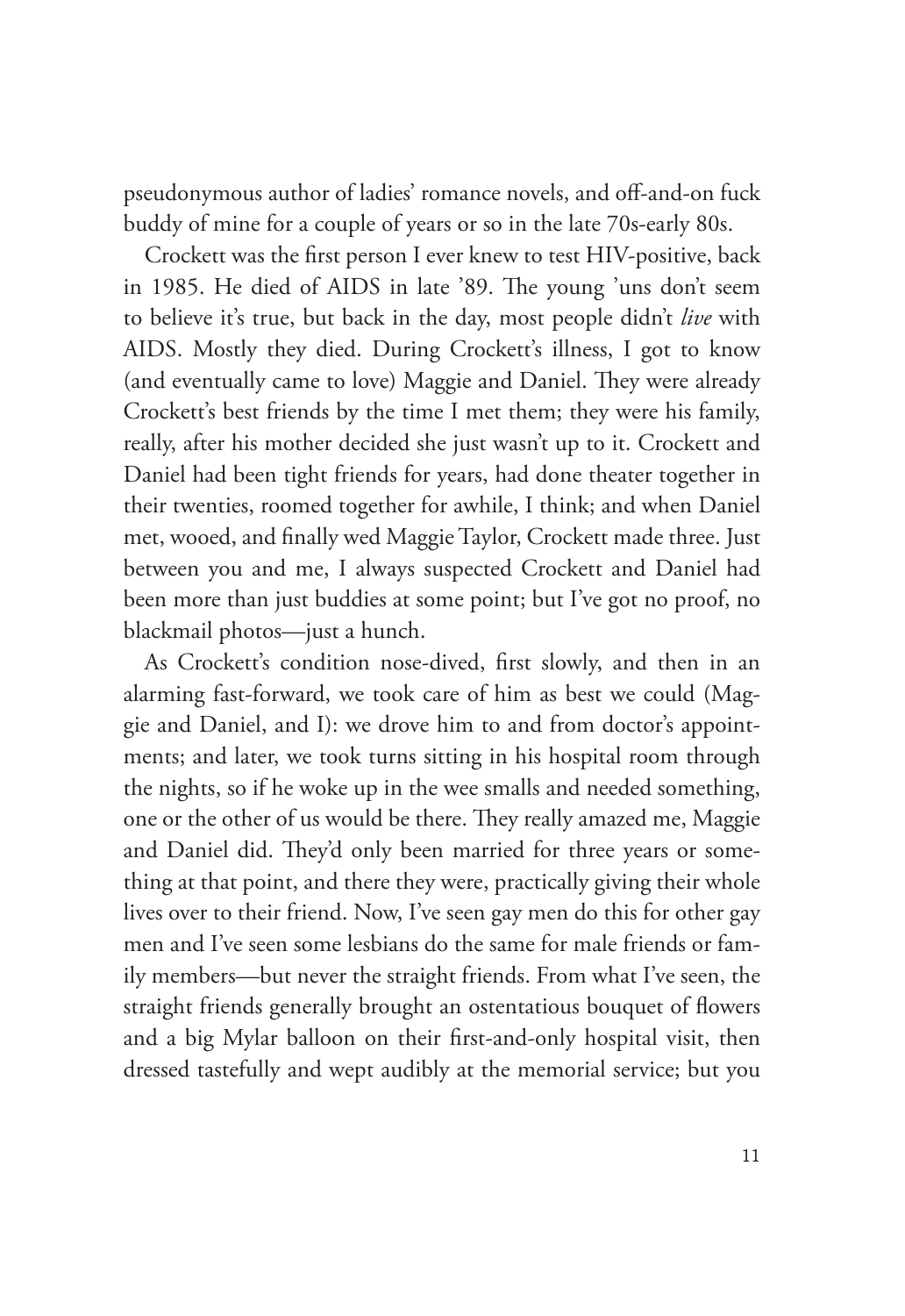couldn't count on them to be there to clean you up if you had an accident in your pajama bottoms. But Sully and Mags—well, the fact is Crockett actually died at their house: they'd rented a hospital bed and hospiced him in their home the last few weeks.

And by the time Crockett left us, I realized we had become family, too: Maggie and Sully and me. Oh, yes—at some point in the proceedings (and quite without his permission, please note), I had started calling Daniel Sullivan by his last name (or just Sully), because my mother's husband's name is Daniel and it was just one Daniel too many for me. And Sully doesn't seem to mind. Not that he's ever chosen to mention it, anyway.

I look back on it now and I can't believe how young we all were, just barely into our thirties. Makes me feel old. Lately, most things make me feel old.

Anyway, that fateful Friday evening, I was sitting cross-legged on Maggie and Sully's Persian-rug-covered living room floor, pleasantly buzzed (a half-finished flute of Mumm sat in a puddle of its own sweat on the glass-top coffee table). Los Lonely Boys were singing "How far is heaven?" from the in-wall stereo speakers. And I was pretty sure I was going to domino on my next turn, and get whatever points Sully and his son Ethan were holding. (I'd taught the Sullivans how to play Dominoes—or "Muggins," anyway—the one Dominoes game I know, and have known seemingly from the cradle, the one where you score multiples of five; they were all more or less addicted.)

"Little Love," Sully said to Maggie, "is this the radio? Good music." Sully was massaging his wife's recently-pedicured right foot with one long-fingered hand, his three remaining faux-ivory dominoes facedown on the table and seemingly forgotten. He had knocked twice that round and, as often happens when he's losing, he'd largely lost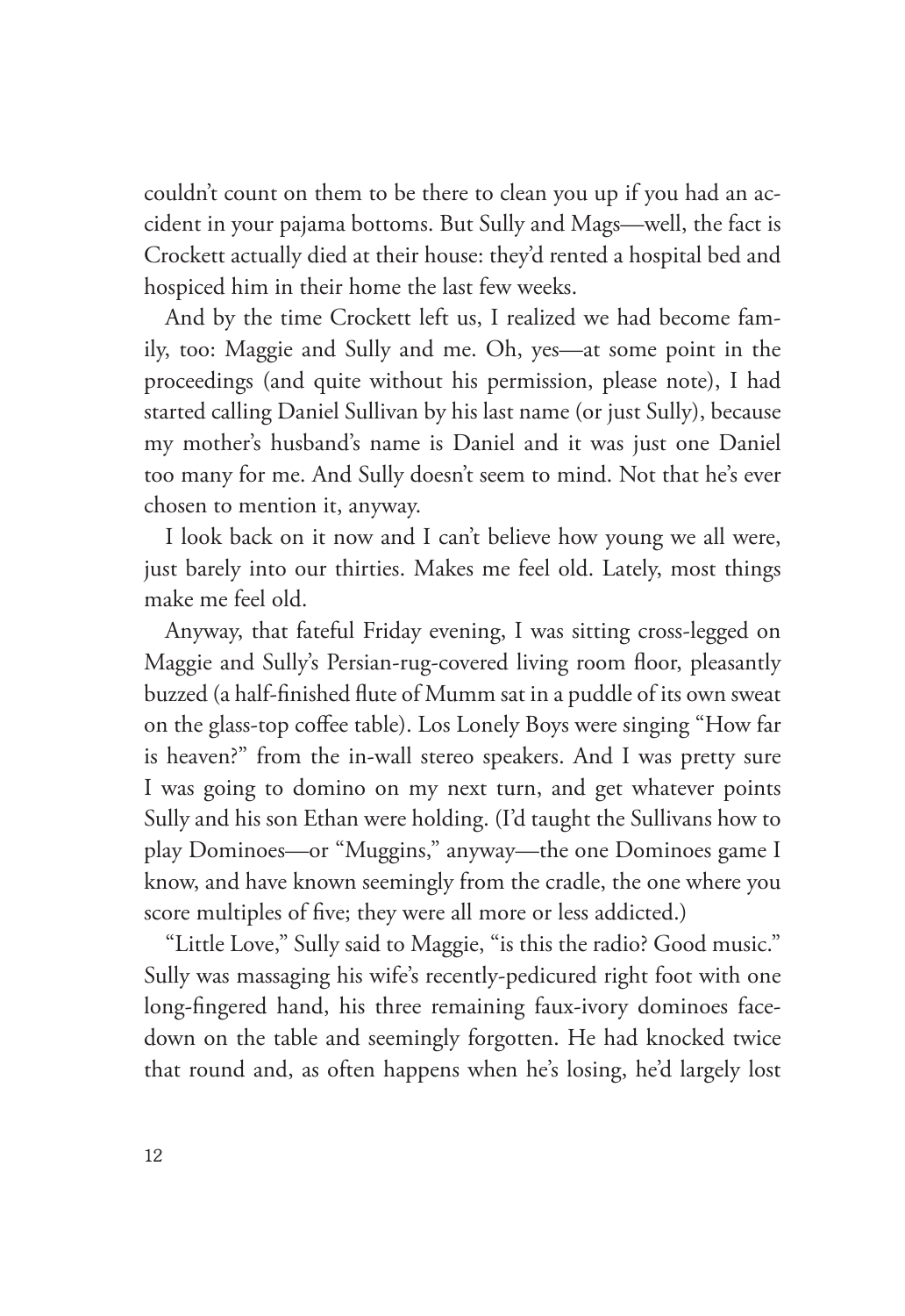interest in the game. He scratched the tip of his nose (smallish and straight with a slight flare at the nostrils—the perfect white guy nose) with the hand not full of his wife's foot. As usually happens at least once every time I see him, I was struck anew by Sully's good looks—he was the personification of tall, dark, and handsome. Very Christopher Reeve, post-Superman, pre-tragic horseback riding accident.

"Johnnie brought the music," Maggie said. She was seated across the table from me (looking casual but elegant in khakis and a white blouse), staring down at the two dominoes she had left, tugging absently at a jaw-length lock of her straight blond hair, her bangs obscuring her eyes like a window shade.

"Custom-made CD," I said, scratching at a chronic dry, itchy spot near the top of my nearly-hairless head (my weekly self-administered buzzcut was only about an hour old). "I made a playlist especially for this evening: a smooth jazz cut for Mags, followed by classic rock for Sully, something at least semi-current for Ethan, and Joni Mitchell for me: jazz, oldie, VH1, Joni. Just play, Mags. I'm gonna domino."

Maggie picked up one tile, put it down, then tapped the tabletop a couple of times with a red-lacquered fingernail, picked the same tile back up again, and said, "Well, no matter how long I look at these effing things, I can't score."

"Then *play*, already," her husband said, apparently eager to move on to the next hand.

"Shut up," Maggie sing-songed back, never lifting her eyes from the table and her two remaining tiles. Finally, she said, "I was wrong." With a smile on her lips and a little flourish of her wrist, she placed a domino down at the end of the longest line of tiles and said, "Fifteen!"

"No way!" Ethan said, his nose nearly touching the table as he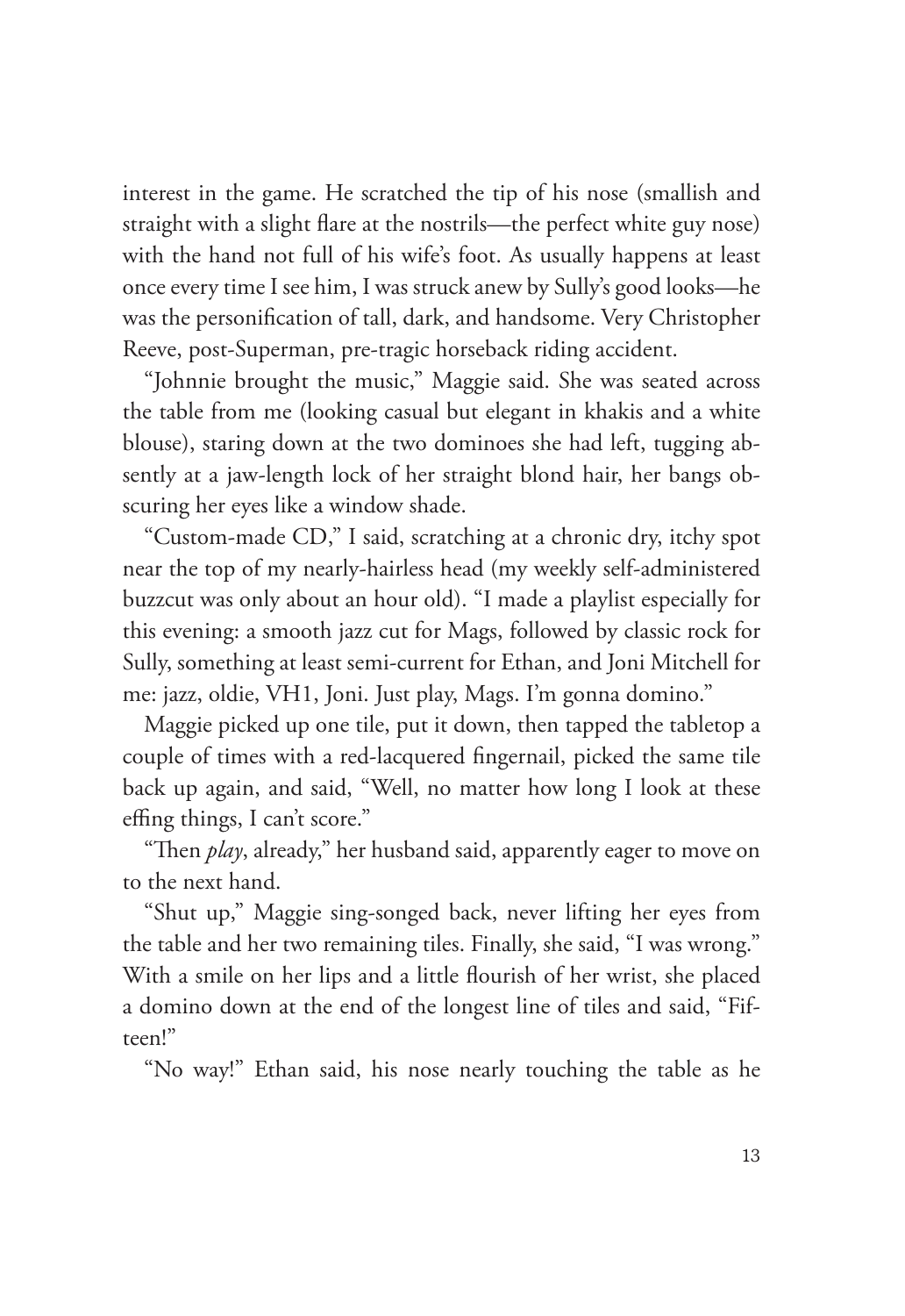counted the little multi-colored dots, checking Maggie's arithmetic.

"Fiddeeeen!" Maggie shouted, holding up her diminutive right hand as if taking an oath.

"Nice job, partner," I said, reaching across the table to slap Maggie's palm with my own. Ethan retrieved the stub of a pencil from behind his right ear and recorded his mother's score on the slip of pale-pink paper (from one of Maggie's personalized scratch pads) he was using as a scorecard.

Now it was Ethan's turn to stare at his two remaining tiles, cupped in the palm of his hand. He muttered, "Shit, shit, shit." Maggie gave him a little pinch on his black-T-shirted shoulder and said, "Language."

"Sorry, Mom," Ethan said, and looked at the tiles in his hand, then at the board, then turned his head to the left and glanced at me. "You're getting bigger," he said. "Your guns are bigger and you're getting a big neck."

"Thank you for noticing," I said, more pleased than I chose to let on. "Now play."

"You juicing?" Ethan said. He laid his two dominoes facedown on the table and cocked his head to one side, appraising me.

"No, cherub, I am not on steroids," I said. "I've split my routine, I'm lifting heavier, and every day I consume more animal protein than the entire country of India has ever *seen*. Play."

"Looks good," Ethan said, leaning toward me and tracing a vein on my forearm with his long, pale forefinger, his skin like cream against the house-blend coffee of my own. The corners of his lips rose in an insinuating smile. Recently fifteen years old (born one year to the day after Crockett Miller died), Maggie and Sully's only child had come out to his parents as bisexual at the age of twelve. And like all teenage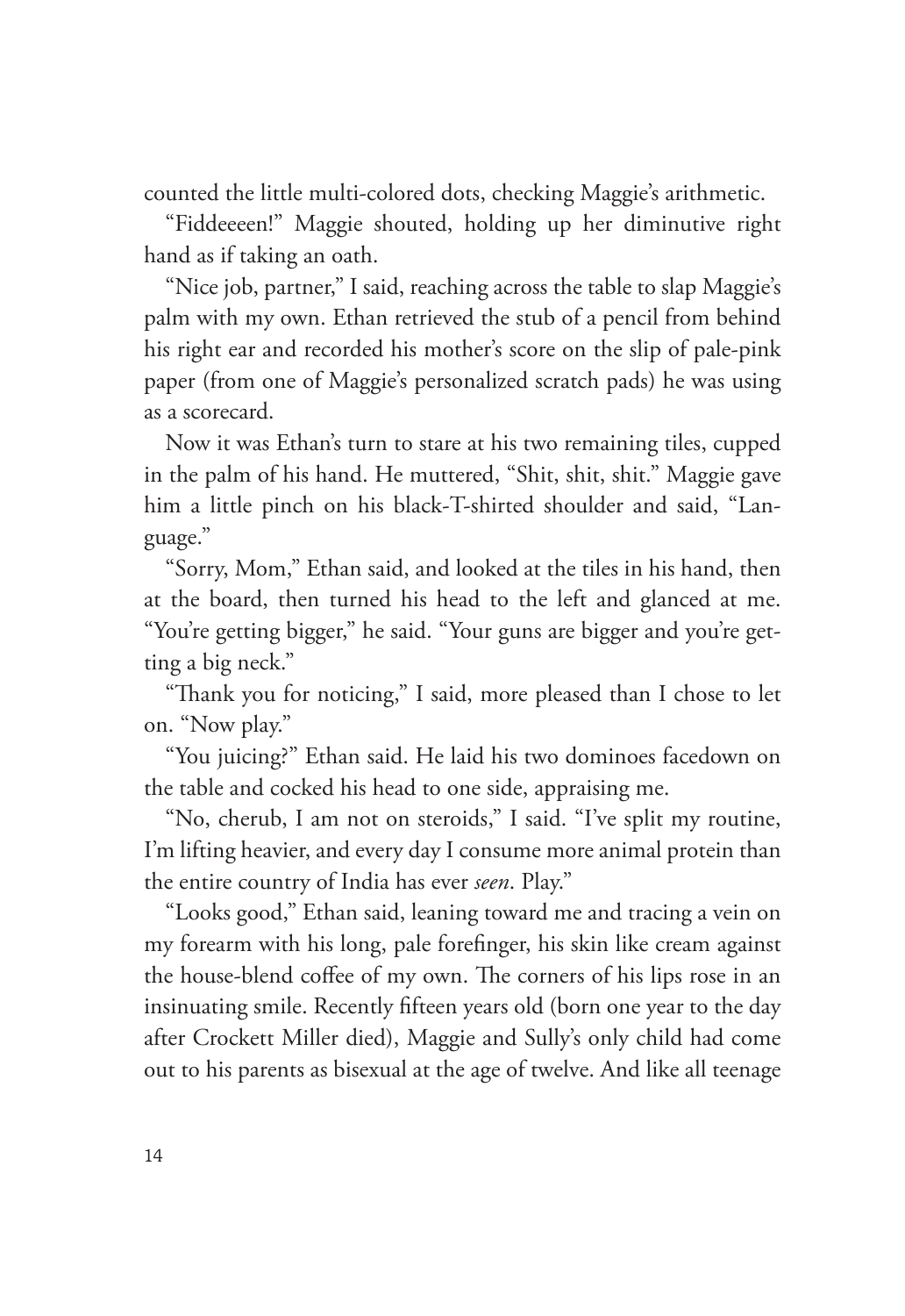boys, he was little more than a life-support system for a 24/7 boner. Possessing a reasonable facsimile of his father's matinee-idol face and of his mom's golden blond hair (which he wore straight and shoulder length, like one of Cher's wigs), Ethan was somewhat overly aware of his own beauty, and an inveterate tease. I imagine he flirted with mail boxes and fire hydrants just to keep in practice.

"Maggie," I whined, making a big show of leaning away from Ethan's touch, "your son is distracting me."

"That was the general idea," Ethan said, working his fingertips up under the short-short sleeve of my Calvin Klein cotton-Lycra-blend tee.

"Stop molesting your uncle Johnnie," Maggie said in her habitual even tone. "He's about to domino."

"I thought you were looking particularly sturdy of late," Sully said, then knocked back the last swallow from a glass of Chianti. "What's that about?"

"Just wanted to put on a little more muscle," I said. "Five foot eight and 147 pounds struck me as a physique for a boy, not a middle-aged man. I thought I'd try for maybe a nice, lean one-seventy." I thumped Ethan on the shoulder and said, "You ever gonna play?"

Ethan said, "When I'm ready. What do you weigh now?"

I confessed, "I seem to have stalled at one-sixty-two."

"You already had a great body," Sully said. "Why this need to further humiliate me?" He made a sour face at me and gave the belly beneath his white Lacoste shirt a playful pat, as if it were an unruly but beloved pet. It wasn't a bad belly for a fifty-year-old straight man, but it was definitely a belly where, once upon a time, there had dwelt a six-pack of abs.

I said, "I thought it might give me a slightly more masculine look."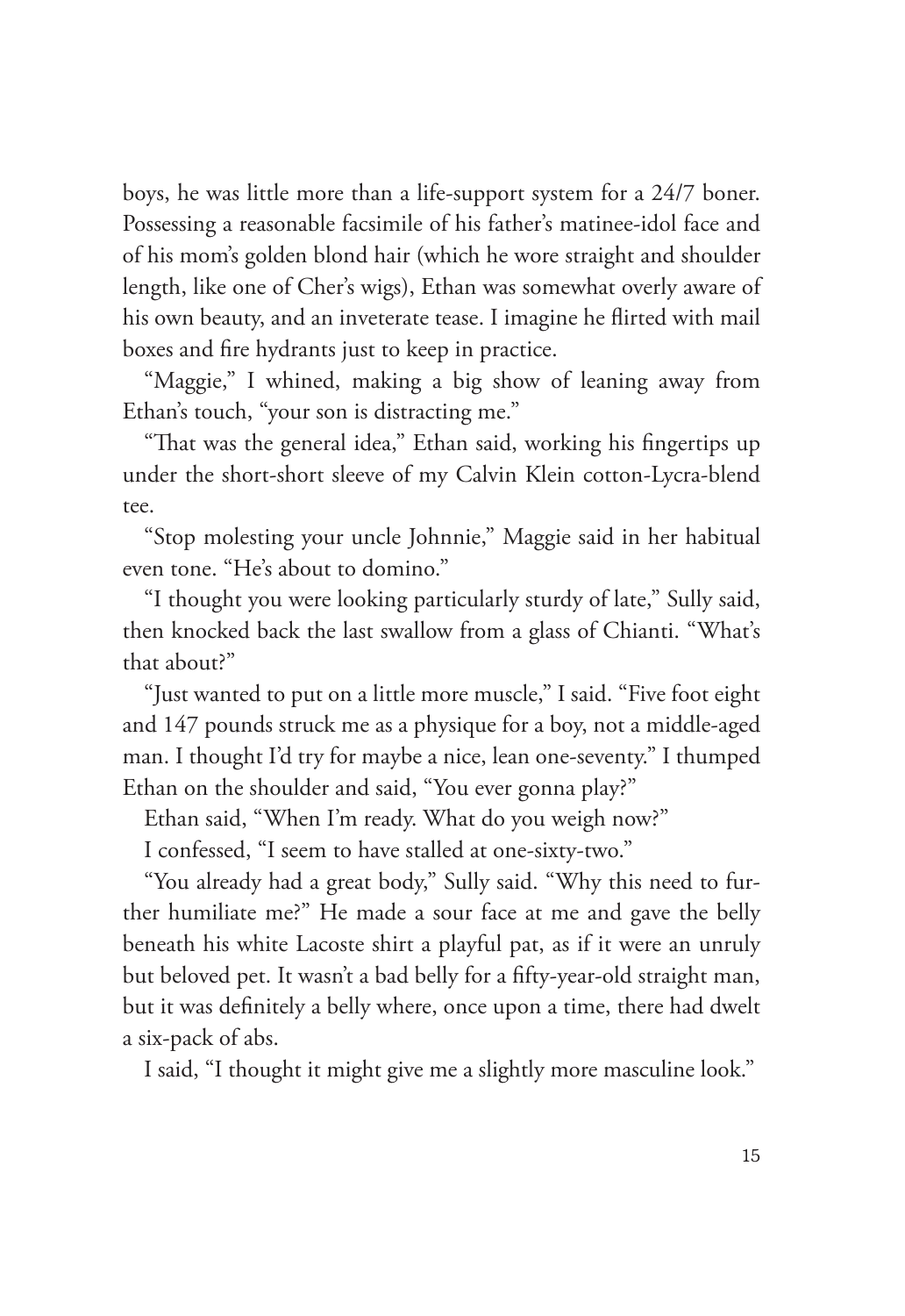"You going on the downlow?" Maggie said, a self-satisfied little smile on her face.

Ethan laughed a puppy-bark of a laugh as Sully asked, "Going on the *what*?"

"I'll explain it to you later, Dad," Ethan said, chuckling.

I leaned in toward Maggie and said, "You've been waiting for *weeks* to use that term in a sentence, haven't you?" Maggie nodded, stifling a giggle. "Well, as it happens, going on the downlow presupposes that one is able to pass for straight. Which has never been an option for me."

"Got *that* right," said Ethan.

I poked my tongue out at Ethan, like a third-grader on the playground.

"Still and all," Sully said, "those of us who can't imagine having to try to gain weight, can't help wondering why."

Suddenly Maggie's eyes widened. "Oh my God," she said, motioning as if to reach across the table for me, then stopping herself, "you're not sick, are you?"

"No, no, no, I'm fine," I said. "It's just that—" Did I really want to go into this? It was silly and vain, and I had never actually verbalized it before and, besides, I was about to domino. Finally, I said, "The thing is, I'm forty-eight years old."

"I'm going on fifty-one," said Sully, picking up one of his dominoes and looking at the face of it as if it might have changed its spots since the last time he'd looked. "What's your point?"

I said, "It's different for straight guys, Sully."

"What's different?" he asked.

"I'm gonna tell ya," I said. "You asked me, so I'm gonna tell ya." I glanced at Ethan, then turned to Maggie and said, "Parental discretion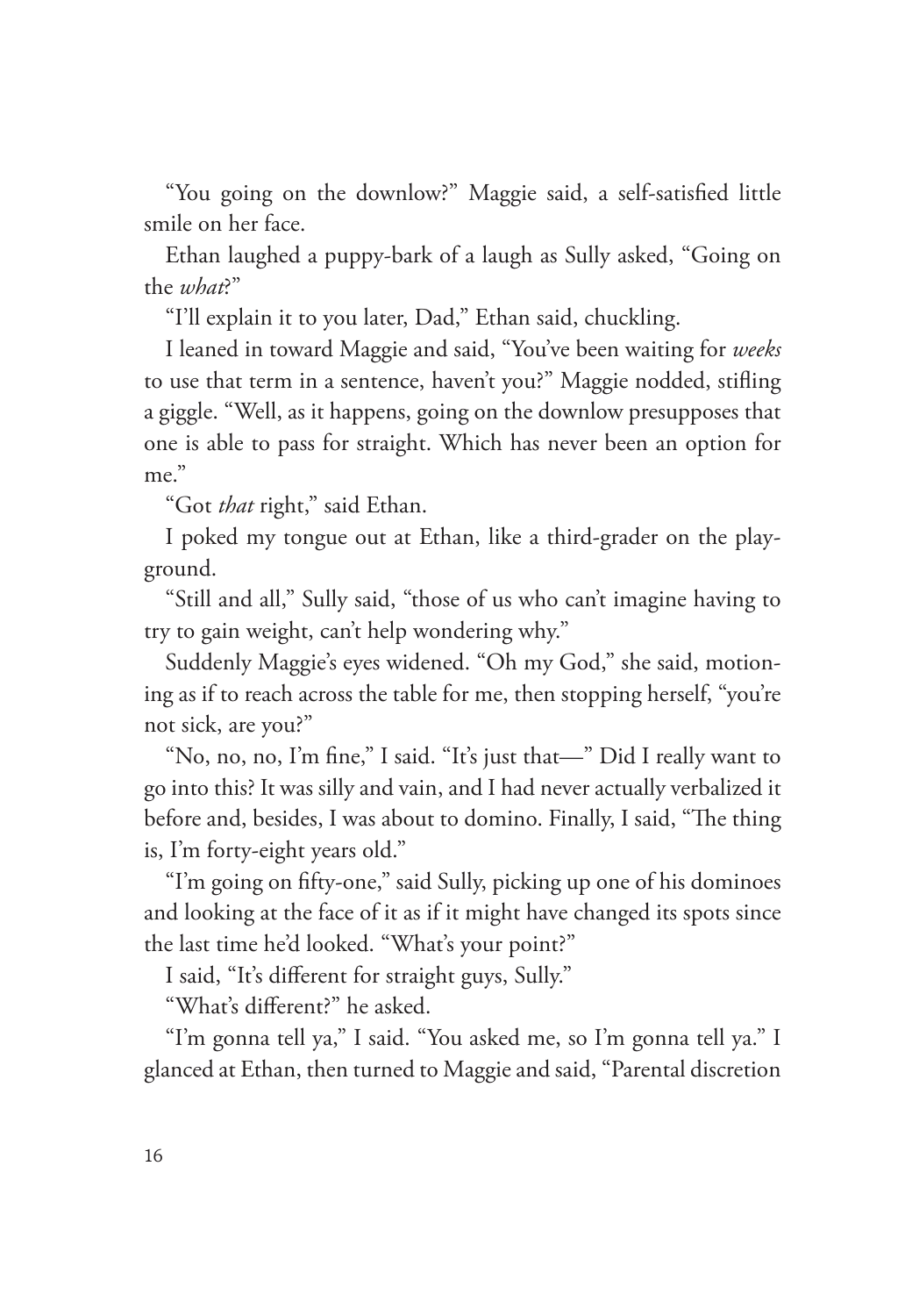is advised." Ethan executed an eye roll involving his entire head and neck.

"You gonna get graphic?" Maggie asked. She was, I suspect, less concerned for her young but disconcertingly sophisticated son than for herself: her threshold for discussions of man-on-man action was not particularly high.

"I don't think so."

I looked to Sully, who shrugged and said, "You may proceed."

Suddenly, wishing I'd prepared a PowerPoint presentation (title slide: "Johnnie Ray Rousseau's Theory of Urban Gay Male Aging"), I began.

So, here's the thing: I am forty-eight years old. In less than two years, a year from this Christmas I'll be fifty. Now, you may have heard how fifty is the new forty. This is (as they say in the scientific community) a total crock. You know who made that shit up? Somebody who'd just turned fifty. Fifty is fifty. It's middle age, big-time middle age, and that's if you're planning to live to be a hundred.

Sully nodded and said, "Granted," then shrugged and added, "So what's *gay* got to do with it?"

"You gonna let me do this?" I said. Sully put his hands up in an exactor's pantomime of acquiescence, and I continued.

Now, once a gay man turns fifty, he's basically got three choices as far as his physical image, the image he's likely to convey for at least the next twenty years of his life (if he's lucky enough to last that long). Those three choices are:

1. *The Troll*. As the name alone should tell you, this is by far the least attractive alternative. As just about everyone knows, youth and beauty are the coin of the realm in the Gay World (even more so than in the world at large), so there's no sin like being an ugly old 'mo.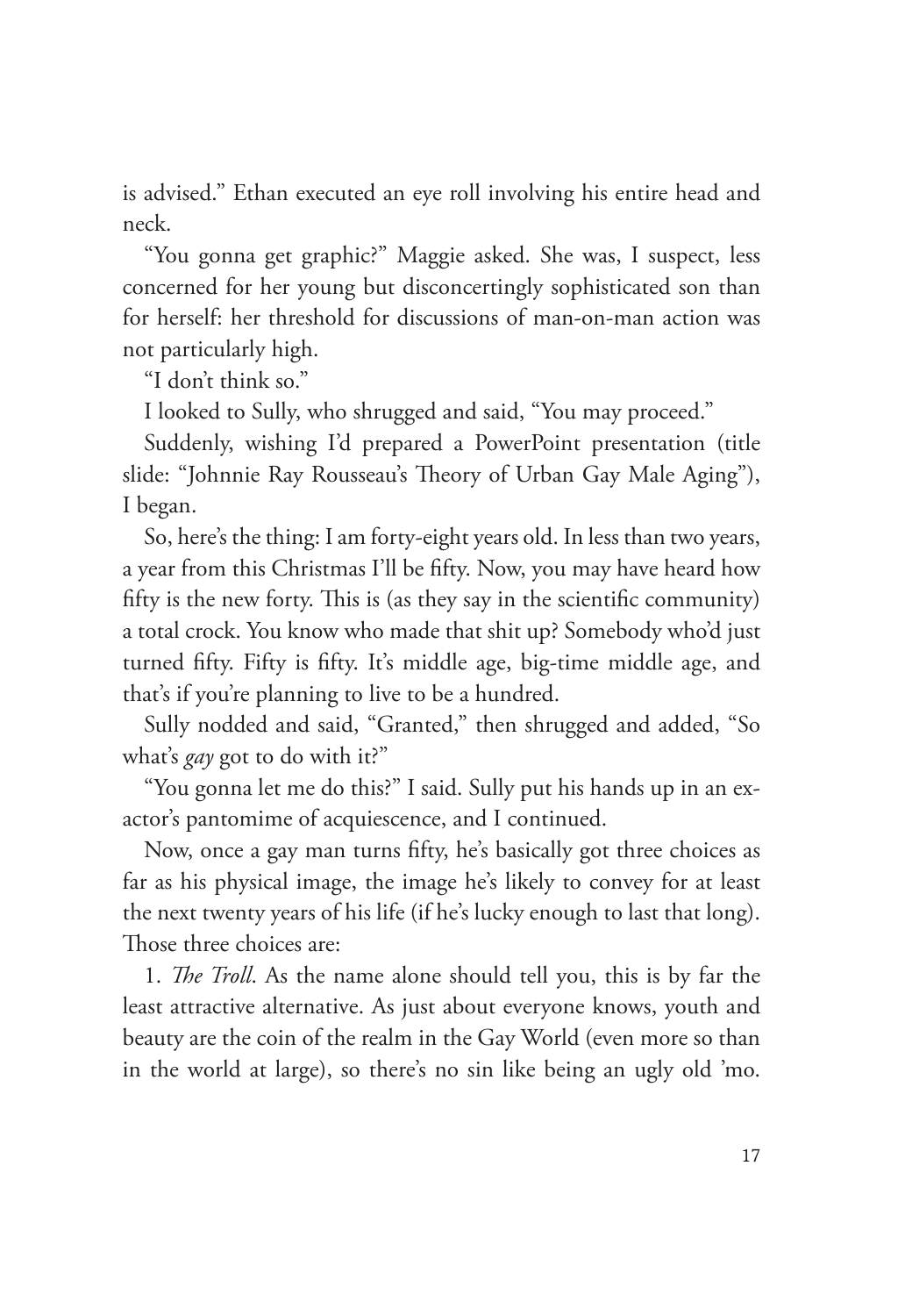Granted, everybody's somebody's Troll (to misquote Connie Francis). For a twenty-year-old twinkie, a handsome thirty-year-old gym bunny may be a Troll. But Troll isn't simply about chronological age. I've known men to go Troll in their late thirties, and men who never have, well into their seventies. Troll is about the ravages of time left to run amuck, with absolutely no effort put forth to slow down said ravages. I'm not talking about laugh lines around the eyes and a bit of a wattle at the neck. I'm talking about haystacks of untrimmed nose and ear hair and a pelican pouch under the chin. I don't mean middleage spread, going from thirty-inch-waist Levi's to thirty-four's. I mean sagging manboobs lying atop a penis-obscuring belly, and a derriere with more pleats than a Japanese fan. As my mother says, if you keep saying good morning and good night, you're gonna get old. Age (or early death) is inevitable. Troll means you're just not trying. As God is my witness (clutching the dirty, half-eaten radish), I will *never* be a Troll.

2. *The Auntie*. Auntie isn't so much about physique as it is about attitude. It's about the sort of androgyny that can be charming, even sexy in a man of twenty-five—fluttering hand motions, a pronounced sibilance, the habit of calling absolutely *everyone* "Myrna"—but that can prove to be considerably less charming and sexy in the same man twenty-five years later. You can spot the Auntie at any gay bar on any Sunday afternoon (for brunch, if such bar happens to be appended to a restaurant), usually in the company of one or more brightly-colored cocktails and one or more fellow Aunties—they often travel in gaggles. He may be round-bodied or willowy, but you can bet your lunch money he's wearing a loud, loose-fitting Hawaiian-print shirt (the caftan of the early twenty-first century) and probably some large-ish jewelry (in the western United States, usually silver-and-turquoise jewelry).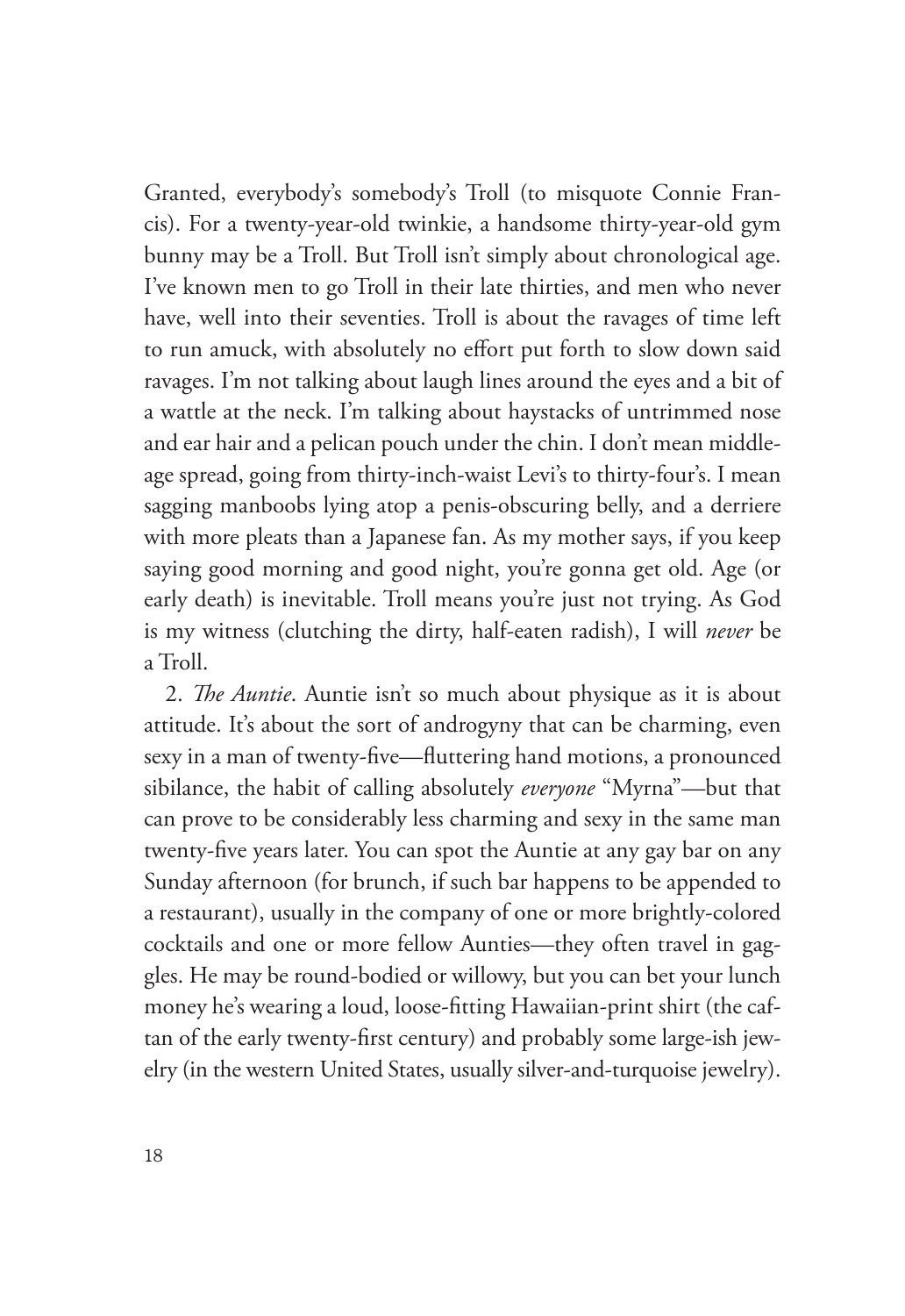Unlike the Troll, the Auntie is generally quite well groomed—look closely and you may detect just a bit of judiciously-applied foundation makeup, and it's better than even money that his hair has never actually *been* that color.

Also unlike the Troll, the Auntie is often lots of fun to be around, especially if you, too, have been in the company of one or more brightly-colored cocktails. The Auntie is witty, knows every Broadway ballad ever written (not just the chorus, but the verses, as well), and (again unlike the Troll) will usually apply his hand to a younger man's knee, thigh or *tuchus* (all the while calling him "Sweetie"—the Auntie calls absolutely *everybody* "Sweetie") only after said younger man has given some cue, verbal or non-verbal, that he might, in fact, welcome such attention, or at the very least, tolerate it.

Left to my own devices, given that I have been cursed with my mother's mid-alto speaking voice, that I could recite the screenplay to *All About Eve* in its entirety while in a deep coma, and my penchant for hand gestures bordering on semaphore, I would consider myself an Auntie just waiting to happen. And I suppose I could live with that. But my overwhelming preference would be to spend my silver years as:

3. *The Daddy*. The Daddy is exemplified by the sixty-year-old dude with slate-grey hair in a military cut strutting down Santa Monica Boulevard on Pride Day wearing a pair of black jeans, a white tank undershirt, work boots, and a handsome man thirty years his junior, and it totally works because this old guy is so effing hot. While there are, of course, exceptions, carrying off the whole Daddy look usually requires a certain amount of lean muscle mass. A modest paunch is often permissible, but only with enough arm, chest, and shoulder to balance it out. With an impressive enough set of guns, you can make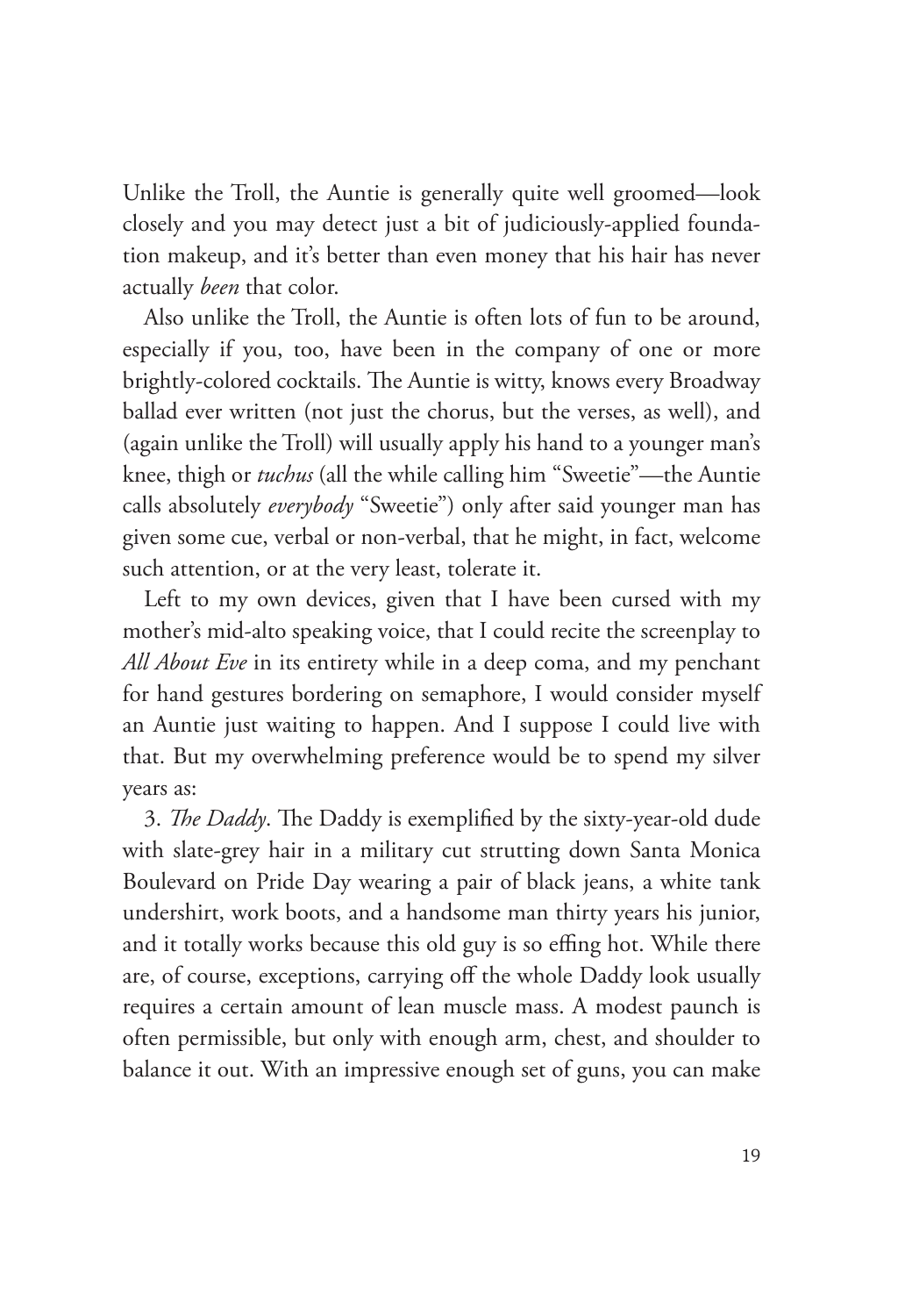a habit of calling absolutely *everybody* "Sweetie," and still be a Daddy. This is the goal to which I currently aspire.

Sully chuckled quietly but vigorously, his superhero shoulders shaking. He finished off with a sound halfway between a sigh and a wheeze and said, "My friend, you are truly disturbed."

I shrugged. "So tell me something I don't know."

"Sounds a bit mean-spirited," Maggie said.

Another shrug. "I don't make the rules."

"Bro," Ethan touched me lightly on the forearm, his eyebrows raised in a parody of grave concern, "you are seriously vain."

I made a lemon-sucking face at him and said, "Glass houses, Junior. Now, *play*, already."

I unbuckled the band of my Movado, glanced at the time (7:45), and set the watch down on the tabletop, when from across the room my cell phone shouted, "Flavor *Flav*!" the ring tone I had downloaded from *vh1.com* and, in a spasm of silliness for which I have no excuse whatsoever, assigned to my mother (who wouldn't know Flav if all the members of Public Enemy were sprawled across her bed in their respective birthday suits).

"Oh, shit," I said.

"What is it?" Maggie asked.

"Something's wrong."

"Because your cell phone rang?" said Ethan, raising a blond eyebrow.

"It's my mother's ring tone," I explained to the room in general. "My mother calls me once a week, early Sunday evening, between six and seven—after her dinner and before *60 Minutes*." I pushed myself up from the floor, bashing my knee on the edge of the table on the way (I said "Ow!" and my phone said "Flavor *Flav*!"). I quickstepped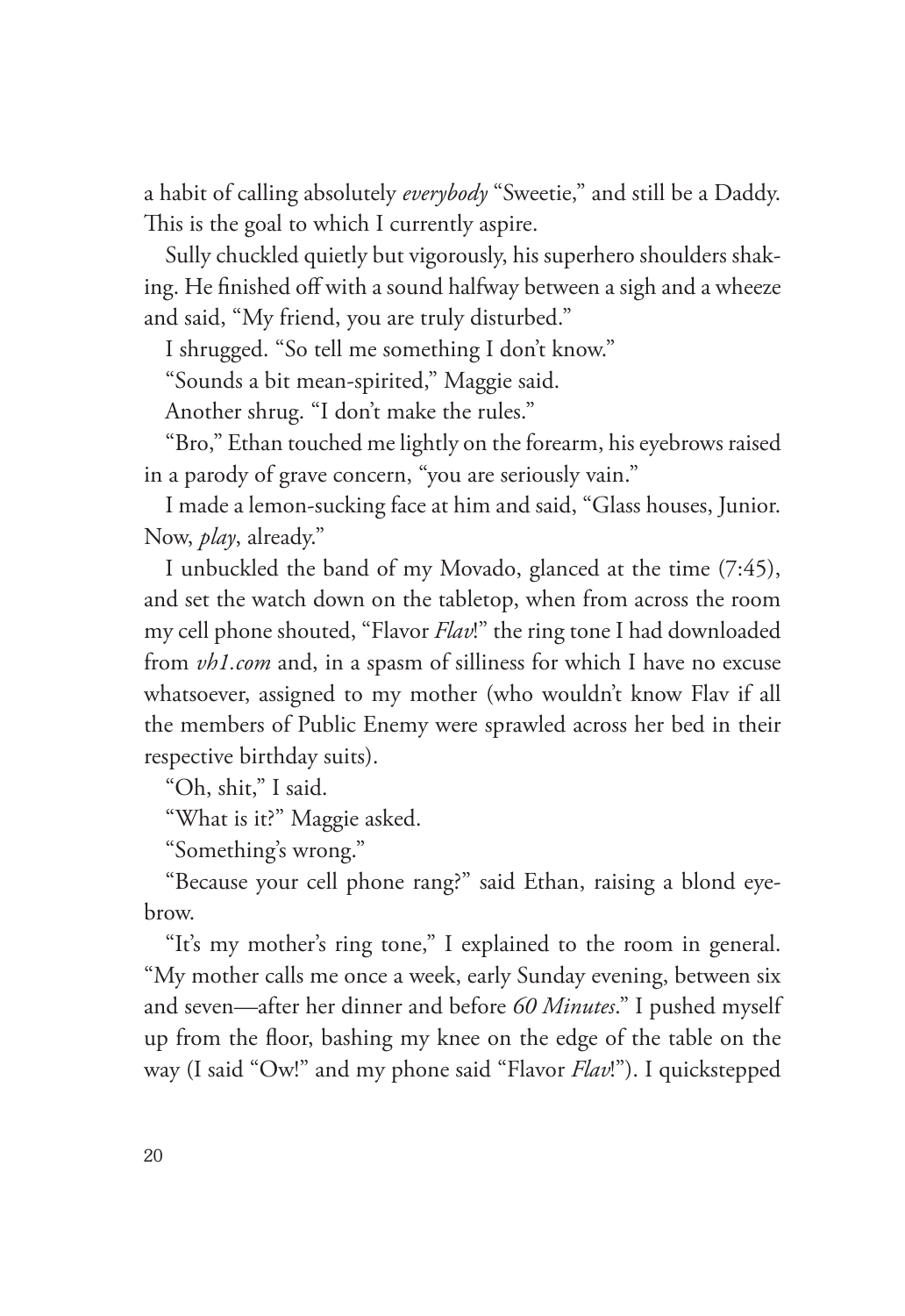across the living room toward the antique church pew hunkered against the wall of the entryway (and used primarily in lieu of an entryway closet—coats are parked there when coats are necessary), speaking half to myself and half to the Sullivans: "A phone call from my mother at any other time can mean only one of two things: either somebody's dead or, best case scenario," I snatched the phone up from the seat of the pew, "somebody's dying."

I flipped the phone open ("Flavor *Fl—*").

"Mom?" I said, the pitch of my voice shooting up into castrato country (an Auntie voice if there ever was one).

"John, it's Daniel." My mother's husband had never called me on the telephone, much less from my mother's cell phone, in the eighteen years of their marriage. I heard myself saying, "Sweet Jesus," before Daniel had finished saying (in the resonant bass-baritone voice I have always envied), "I've got some bad news." It occurred to me that I might fall down, but then I realized that I had already sat down on the pew. Daniel said, "I would have called sooner, but Clara couldn't find her address book and it was hours before either of us remembered that, of course, you're programmed into her cell phone. We've been a little bit scattered."

I waited, listening to my pulse pound in my temples.

"John," he repeated. My actual first name is Johnnie: Johnnie Ray Rousseau, happy to make your acquaintance and how are all *your* folks? Dr Daniel Weinberger is the only person in my life who insists on calling me John. "Are you there?"

"Yes," I said, "I'm sorry, Daniel. Tell me. What, what is it?"

"It's your mother, John."

"Oh, for fuck's sake, Daniel," suddenly I was shrieking like a bad actress in a B horror flick, "I didn't think you were calling to give me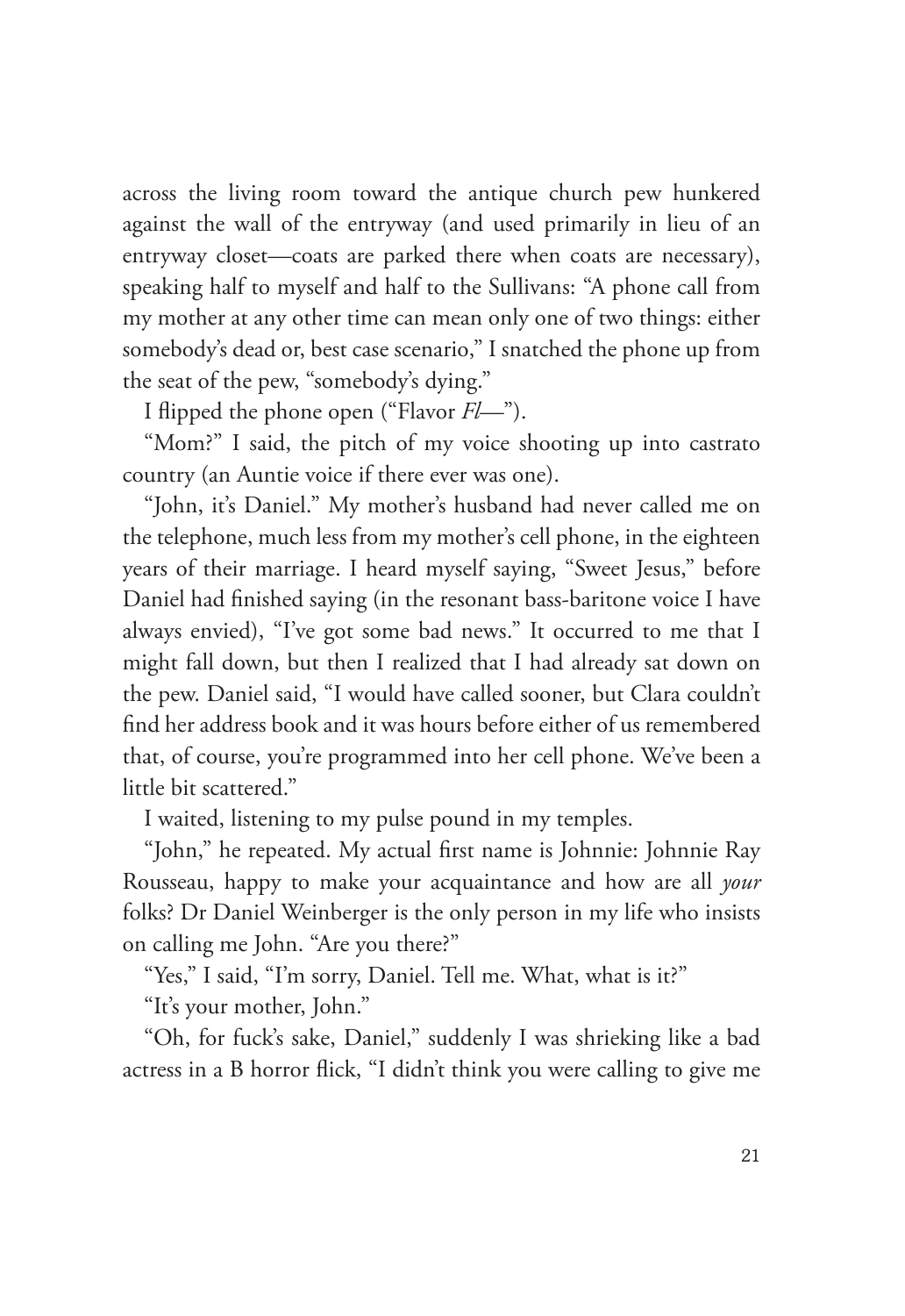bad news about Condoleezza Fucking *Rice*, now, would you please just *tell* me!"

"I need you to calm down, John." Daniel was now using his Medical Professional Voice, the one I imagine he uses when assuring a patient that testing HIV-positive was definitely *not* a death sentence or encouraging another to remember to use a condom, every single time. "Breathe, John. I need you to breathe right now."

"All right, Daniel. I'm breathing." Which was a lie. I was actually scratching a groove into the finish of the pew with my thumbnail and clenching my teeth against the painful pounding in my head, a merciless assault by a six-inch-tall bloody-red imp wearing oversize brass knuckles, snickering as he executed rapid punching-bag work with my brain.

I don't know if Daniel believed me or not, but after a moment, he said, "Clara has a brain tumor, John." The imp was striking a boxing bell in my ear, over and over. Through the ringing in my head, I may have heard Daniel add, "It's growing. And, because of its position against her brain, it's inoperable."

The imp tossed the boxing bell aside and pulled a switchblade out of a magic pocket in his naked hip, a knife longer than he was tall, and slit me up the middle like a pig, pubic bone to breastbone. I watched my vital organs tumble, steaming and shiny pink, into his little red hands.

"Please tell me this is your idea of a joke," I said.

The imp yelled, "You fuckin' *WISH*!" and disappeared in a puff of red smoke, leaving me only the sound of his cackling laugh and a brain-shredding headache the likes of which I had never dreamed existed.

"I'm sorry," Daniel said.